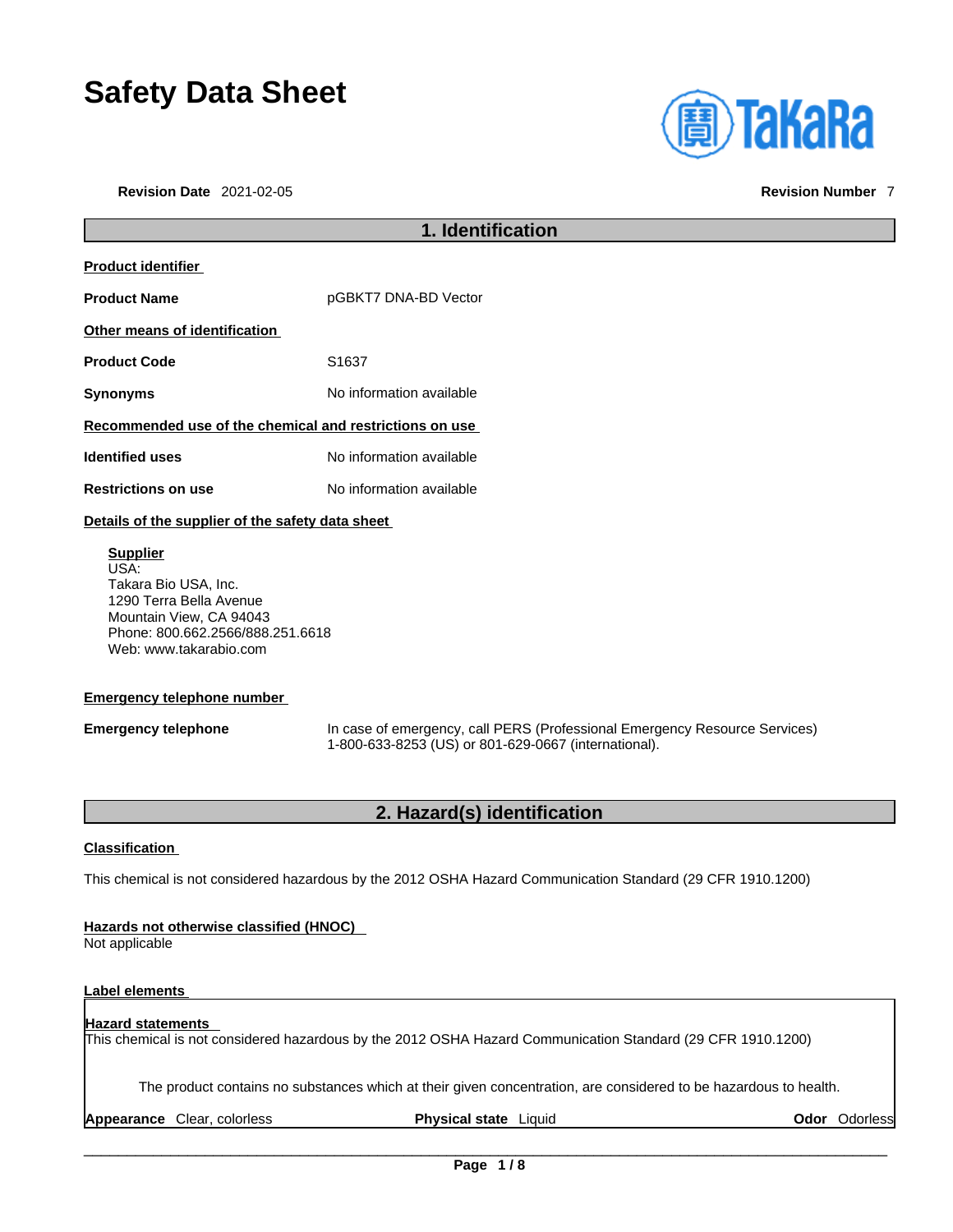#### **Other information**

No information available.

### **3. Composition/information on ingredients**

#### **Substance**

Not applicable.

#### **Mixture**

The product contains no substances which at their given concentration, are considered to be hazardous to health

### **4. First-aid measures**

#### **Description of first aid measures**

| <b>Inhalation</b>                                                          | Remove to fresh air.                                                                                                    |  |
|----------------------------------------------------------------------------|-------------------------------------------------------------------------------------------------------------------------|--|
| Eye contact                                                                | Rinse thoroughly with plenty of water for at least 15 minutes, lifting lower and upper eyelids.<br>Consult a physician. |  |
| <b>Skin contact</b>                                                        | Wash skin with soap and water.                                                                                          |  |
| Ingestion                                                                  | Clean mouth with water and drink afterwards plenty of water.                                                            |  |
| Most important symptoms and effects, both acute and delayed                |                                                                                                                         |  |
| <b>Symptoms</b>                                                            | No information available.                                                                                               |  |
| Indication of any immediate medical attention and special treatment needed |                                                                                                                         |  |
| Note to physicians                                                         | Treat symptomatically.                                                                                                  |  |

### **5. Fire-fighting measures**

| <b>Suitable Extinguishing Media</b>                             | Use extinguishing measures that are appropriate to local circumstances and the<br>surrounding environment.                            |  |
|-----------------------------------------------------------------|---------------------------------------------------------------------------------------------------------------------------------------|--|
| <b>Large Fire</b>                                               | CAUTION: Use of water spray when fighting fire may be inefficient.                                                                    |  |
| Unsuitable extinguishing media                                  | Do not scatter spilled material with high pressure water streams.                                                                     |  |
| Specific hazards arising from the<br>chemical                   | No information available.                                                                                                             |  |
| <b>Explosion Data</b><br>Sensitivity to mechanical impact None. |                                                                                                                                       |  |
| Sensitivity to static discharge                                 | None.                                                                                                                                 |  |
| Special protective equipment for<br>fire-fighters               | Firefighters should wear self-contained breathing apparatus and full firefighting turnout<br>gear. Use personal protection equipment. |  |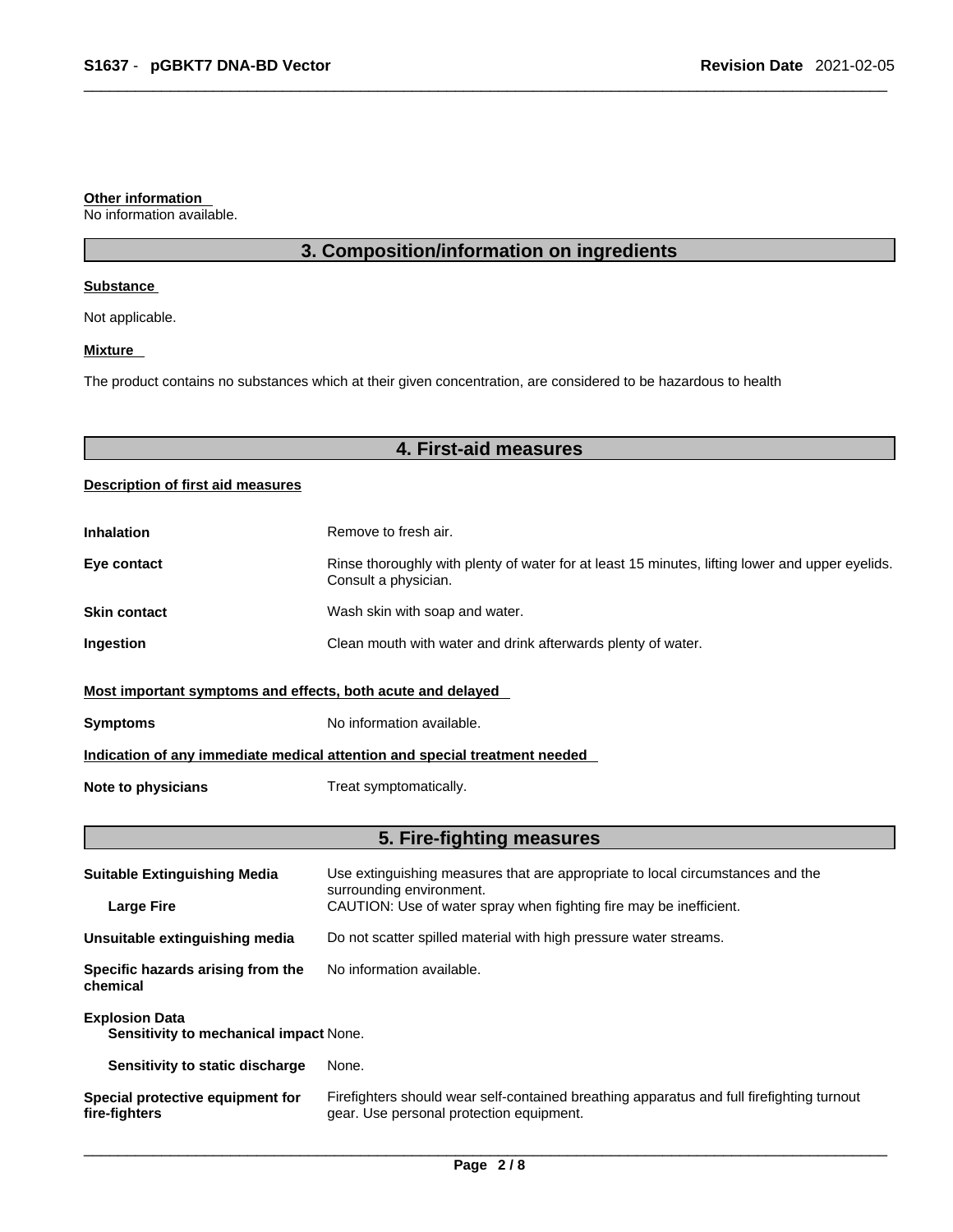| 6. Accidental release measures                                      |                                                                        |  |
|---------------------------------------------------------------------|------------------------------------------------------------------------|--|
| Personal precautions, protective equipment and emergency procedures |                                                                        |  |
| <b>Personal precautions</b>                                         | Ensure adequate ventilation.                                           |  |
|                                                                     |                                                                        |  |
|                                                                     |                                                                        |  |
| Methods and material for containment and cleaning up                |                                                                        |  |
| <b>Methods for containment</b>                                      | Prevent further leakage or spillage if safe to do so.                  |  |
| Methods for cleaning up                                             | Pick up and transfer to properly labeled containers.                   |  |
|                                                                     |                                                                        |  |
|                                                                     |                                                                        |  |
|                                                                     | 7. Handling and storage                                                |  |
| <b>Precautions for safe handling</b>                                |                                                                        |  |
| Advice on safe handling                                             | Handle in accordance with good industrial hygiene and safety practice. |  |
| Conditions for safe storage, including any incompatibilities        |                                                                        |  |
| <b>Storage Conditions</b>                                           | Keep container tightly closed in a dry and well-ventilated place.      |  |
|                                                                     |                                                                        |  |
| 8. Exposure controls/personal protection                            |                                                                        |  |

**Control parameters** 

| Appropriate engineering controls                                      |                                                                                                                                                                             |  |
|-----------------------------------------------------------------------|-----------------------------------------------------------------------------------------------------------------------------------------------------------------------------|--|
| <b>Engineering controls</b>                                           | <b>Showers</b><br>Eyewash stations<br>Ventilation systems.                                                                                                                  |  |
| Individual protection measures, such as personal protective equipment |                                                                                                                                                                             |  |
| <b>Eye/face protection</b>                                            | No special protective equipment required.                                                                                                                                   |  |
|                                                                       |                                                                                                                                                                             |  |
| Skin and body protection                                              | No special protective equipment required.                                                                                                                                   |  |
| <b>Respiratory protection</b>                                         | No protective equipment is needed under normal use conditions. If exposure limits are<br>exceeded or irritation is experienced, ventilation and evacuation may be required. |  |
| <b>General hygiene considerations</b>                                 | Handle in accordance with good industrial hygiene and safety practice.                                                                                                      |  |

## **9. Physical and chemical properties**

| Information on basic physical and chemical properties |                  |  |
|-------------------------------------------------------|------------------|--|
| <b>Physical state</b>                                 | Liauid           |  |
| Appearance                                            | Clear, colorless |  |
| Color                                                 | Clear            |  |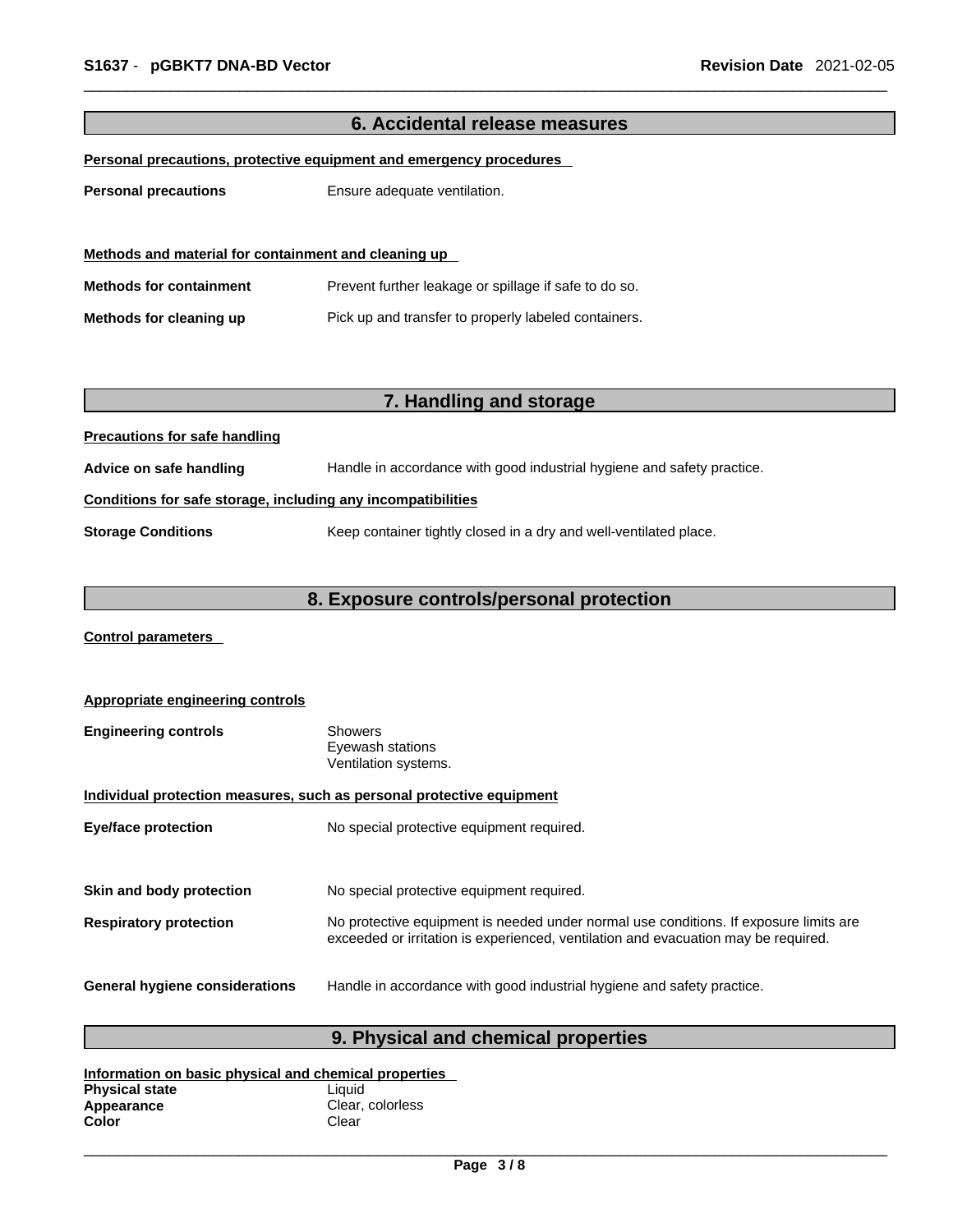| Odor                             | Odorless                 |                  |
|----------------------------------|--------------------------|------------------|
| <b>Odor Threshold</b>            | No information available |                  |
|                                  |                          |                  |
| <b>Property</b>                  | <b>Values</b>            | Remarks • Method |
| рH                               |                          | None known       |
| Melting point / freezing point   | No data available        | None known       |
| Boiling point/boiling range (°C) | No data available        | None known       |
| <b>Flash point</b>               | No data available        | Open cup         |
| <b>Evaporation Rate</b>          | no data available        | None known       |
| Flammability (solid, gas)        | no data available        | None known       |
| <b>Flammability Limit in Air</b> |                          | None known       |
| <b>Upper flammability limit:</b> | No data available        |                  |
| Lower flammability limit:        | No data available        |                  |
| Vapor pressure                   | no data available        | None known       |
| <b>Vapor density</b>             | No data available        | None known       |
| <b>Relative density</b>          |                          | None known       |
| <b>Water solubility</b>          | No data available        | None known       |
| Solubility in other solvents     | no data available        | None known       |
| <b>Partition coefficient</b>     | no data available        | None known       |
| <b>Autoignition temperature</b>  | No data available        | None known       |
| <b>Decomposition temperature</b> |                          | None known       |
| <b>Kinematic viscosity</b>       | No data available        | None known       |
| <b>Dynamic Viscosity</b>         | no data available        | None known       |
|                                  |                          |                  |
| <b>Other information</b>         |                          |                  |
| <b>Explosive properties</b>      | No information available |                  |
| <b>Oxidizing properties</b>      | No information available |                  |
| <b>Softening point</b>           | No information available |                  |
| <b>Molecular Weight</b>          | No information available |                  |
| <b>VOC Content (%)</b>           | No information available |                  |
| <b>Liquid Density</b>            | No information available |                  |
| <b>Bulk Density</b>              | No information available |                  |
|                                  | .                        |                  |

#### **10. Stability and reactivity**

| <b>Reactivity</b>                                                       | No information available.                 |
|-------------------------------------------------------------------------|-------------------------------------------|
| <b>Chemical stability</b>                                               | Stable under normal conditions.           |
| <b>Possibility of hazardous reactions</b> None under normal processing. |                                           |
| <b>Conditions to Avoid</b>                                              | None known based on information supplied. |
| Incompatible materials                                                  | None known based on information supplied. |
|                                                                         |                                           |

**Hazardous decomposition products** None known based on information supplied.

### **11. Toxicological information**

#### **Information on likely routes of exposure**

| <b>Inhalation</b>   | Specific test data for the substance or mixture is not available. |
|---------------------|-------------------------------------------------------------------|
| Eye contact         | Specific test data for the substance or mixture is not available. |
| <b>Skin contact</b> | Specific test data for the substance or mixture is not available. |
| Ingestion           | Specific test data for the substance or mixture is not available. |

**<u>Symptoms related to the physical, chemical and toxicological characteristics</u>**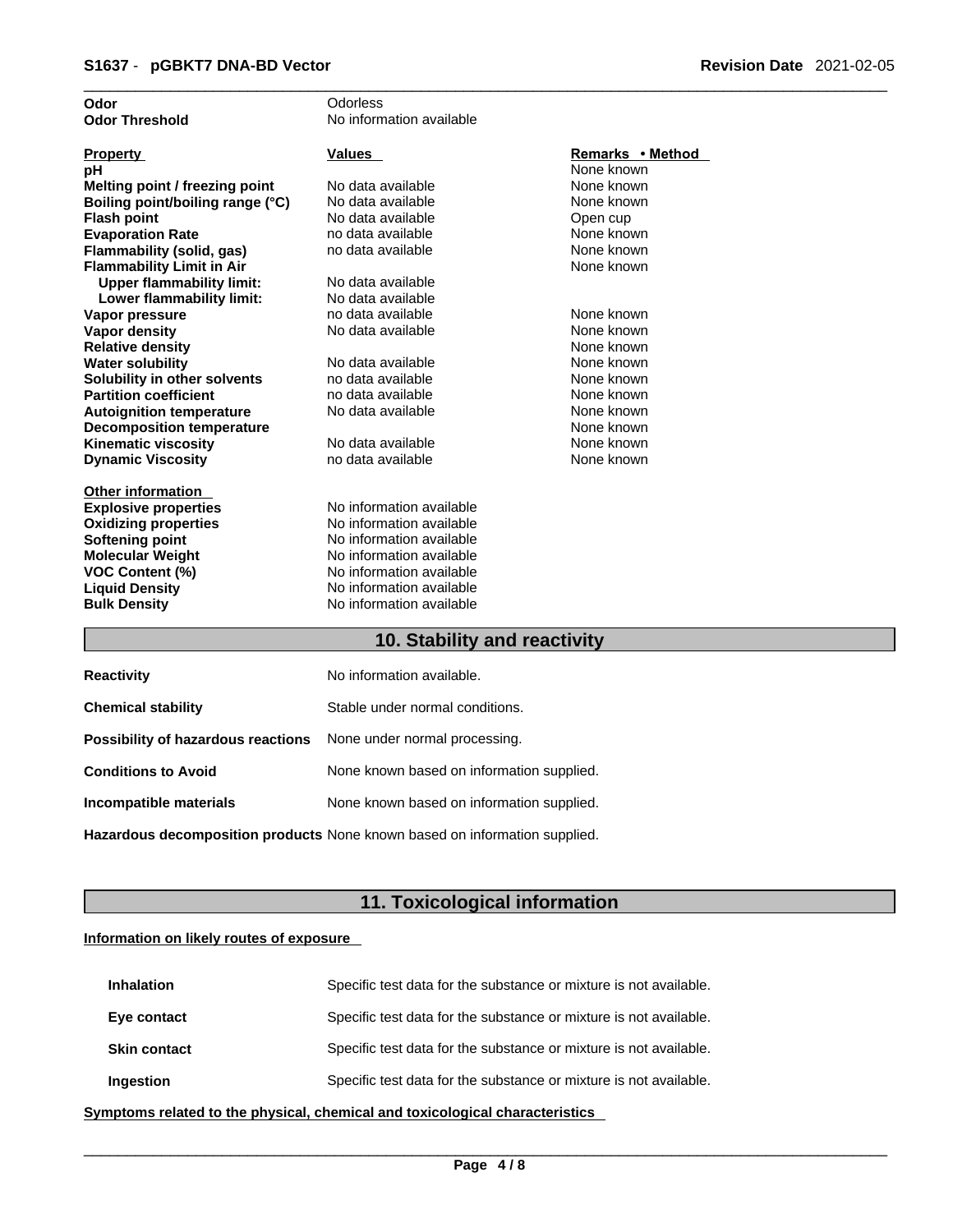### \_\_\_\_\_\_\_\_\_\_\_\_\_\_\_\_\_\_\_\_\_\_\_\_\_\_\_\_\_\_\_\_\_\_\_\_\_\_\_\_\_\_\_\_\_\_\_\_\_\_\_\_\_\_\_\_\_\_\_\_\_\_\_\_\_\_\_\_\_\_\_\_\_\_\_\_\_\_\_\_\_\_\_\_\_\_\_\_\_\_\_\_\_ **S1637** - **pGBKT7 DNA-BD Vector Revision Date** 2021-02-05

**Symptoms** No information available.

**Acute toxicity**

**Numerical measures of toxicity**

|                                   | <u>Delayed and immediate effects as well as chronic effects from short and long-term exposure</u> |  |
|-----------------------------------|---------------------------------------------------------------------------------------------------|--|
| <b>Skin corrosion/irritation</b>  | No information available.                                                                         |  |
| Serious eye damage/eye irritation | No information available.                                                                         |  |
| Respiratory or skin sensitization | No information available.                                                                         |  |
| Germ cell mutagenicity            | No information available.                                                                         |  |
| Carcinogenicity                   | No information available.                                                                         |  |
| <b>Reproductive toxicity</b>      | No information available.                                                                         |  |
| <b>STOT - single exposure</b>     | No information available.                                                                         |  |
| <b>STOT - repeated exposure</b>   | No information available.                                                                         |  |
| <b>Aspiration hazard</b>          | No information available.                                                                         |  |
| Other adverse effects             | No information available.                                                                         |  |
| <b>Interactive effects</b>        | No information available.                                                                         |  |
| 12. Ecological information        |                                                                                                   |  |
| <b>Ecotoxicity</b>                | The environmental impact of this product has not been fully investigated.                         |  |
| Persistence and degradability     | No information available.                                                                         |  |
| <b>Bioaccumulation</b>            | There is no data for this product.                                                                |  |
| Other adverse effects             | No information available.                                                                         |  |
|                                   |                                                                                                   |  |

|  | 13. Disposal considerations |
|--|-----------------------------|
|--|-----------------------------|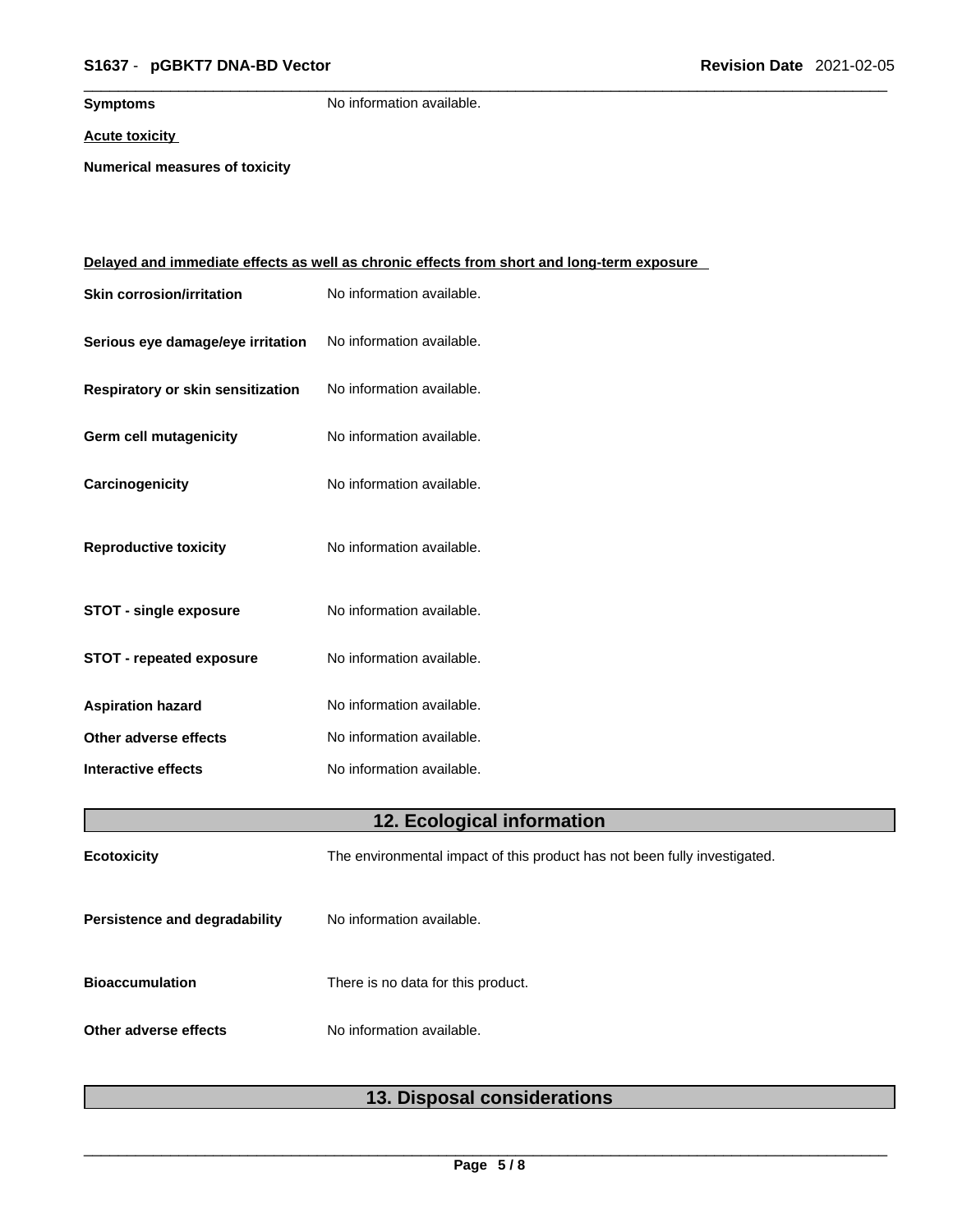#### **Waste treatment methods**

| Waste from residues/unused | Dispose of in accordance with local regulations. Dispose of waste in accordance with |
|----------------------------|--------------------------------------------------------------------------------------|
| products                   | environmental legislation.                                                           |
| Contaminated packaging     | Do not reuse empty containers.                                                       |

### **14. Transport information**

|             | 1 F<br><b>Dogulator</b> |
|-------------|-------------------------|
| <b>ADN</b>  | Not regulated           |
| <b>ADR</b>  | Not regulated           |
| <b>RID</b>  | Not regulated           |
| <b>IMDG</b> | Not regulated           |
| <b>IATA</b> | Not regulated           |
| ICAO (air)  | Not regulated           |
| <b>MEX</b>  | Not regulated           |
| <b>TDG</b>  | Not regulated           |
| DOT         | Not regulated           |

#### **15. Regulatory information**

#### **International Inventories**

#### **TSCA** -.

\*Contact supplier for details. One or more substances in this product are either not listed on the US TSCA inventory, listed on the confidential US TSCA inventory or are otherwise exempted from inventory listing requirements

| <b>DSL/NDSL</b>      |   |
|----------------------|---|
| <b>EINECS/ELINCS</b> |   |
| <b>ENCS</b>          |   |
| <b>IECSC</b>         | ٠ |
| KECL                 |   |
| <b>PICCS</b>         |   |
| <b>AICS</b>          |   |
|                      |   |

 **Legend:** 

 **TSCA** - United States Toxic Substances Control Act Section 8(b) Inventory

 **DSL/NDSL** - Canadian Domestic Substances List/Non-Domestic Substances List

 **EINECS/ELINCS** - European Inventory of Existing Chemical Substances/European List of Notified Chemical Substances

 **ENCS** - Japan Existing and New Chemical Substances

 **IECSC** - China Inventory of Existing Chemical Substances

 **KECL** - Korean Existing and Evaluated Chemical Substances

 **PICCS** - Philippines Inventory of Chemicals and Chemical Substances

 **AICS** - Australian Inventory of Chemical Substances

#### **US Federal Regulations**

#### **SARA 313**

Section 313 of Title III of the Superfund Amendments and Reauthorization Act of 1986 (SARA). This product does not contain any chemicals which are subject to the reporting requirements of the Act and Title 40 of the Code of Federal Regulations, Part 372.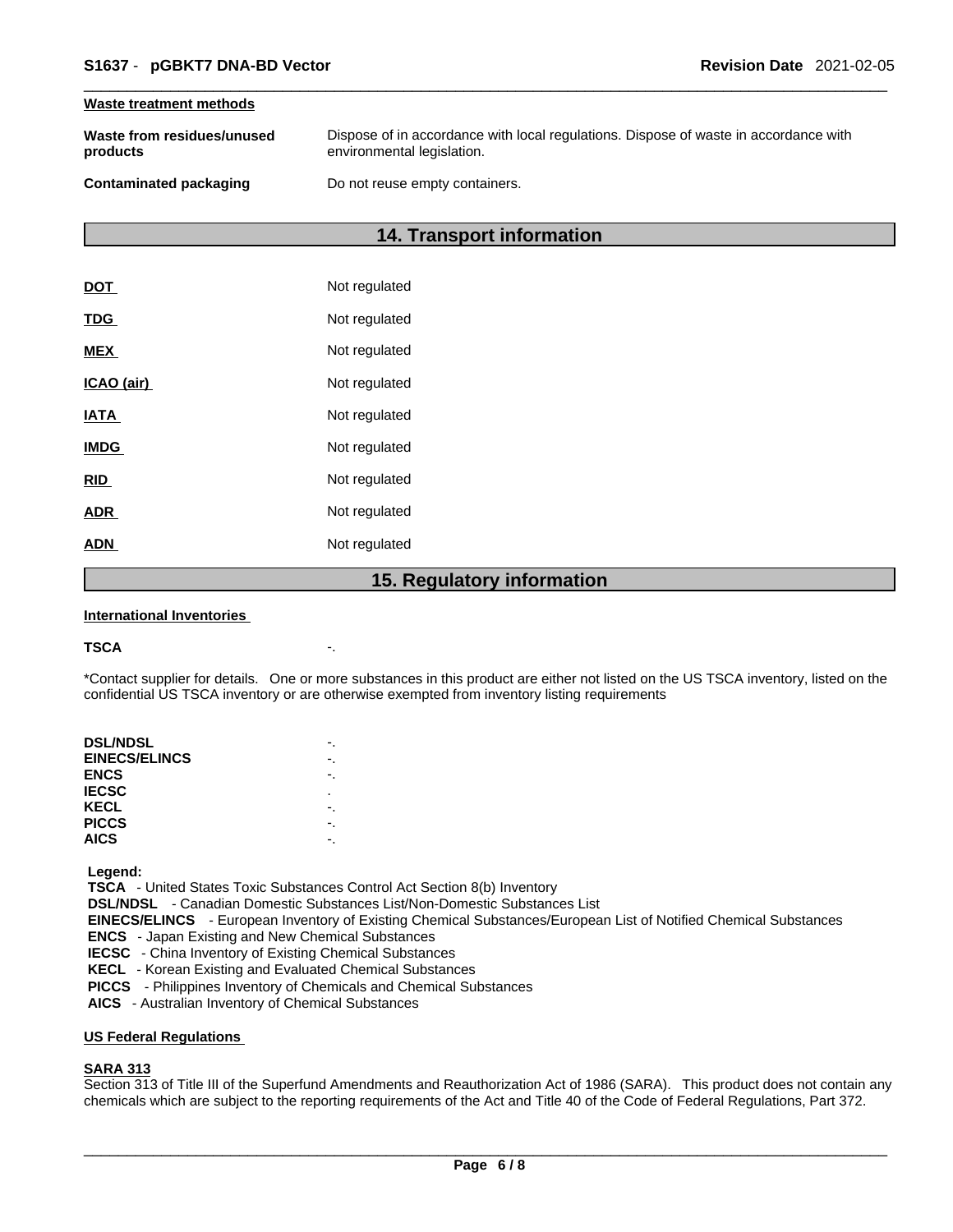#### **SARA 311/312 Hazard Categories**

Should this product meet EPCRA 311/312 Tier reporting criteria at 40 CFR 370, refer to Section 2 of this SDS for appropriate classifications.

#### **CWA (Clean WaterAct)**

This product does not contain any substances regulated as pollutants pursuant to the Clean Water Act (40 CFR 122.21 and 40 CFR 122.42).

### **CERCLA**

This material, as supplied, does not contain any substances regulated as hazardous substances under the Comprehensive Environmental Response Compensation and Liability Act (CERCLA) (40 CFR 302) or the Superfund Amendments and Reauthorization Act (SARA) (40 CFR 355). There may be specific reporting requirements at the local, regional, or state level pertaining to releases of this material.

#### **US State Regulations**

#### **California Proposition 65**

This product does not contain any Proposition 65 chemicals.

#### **U.S. State Right-to-Know Regulations**

This product does not contain any substances regulated under applicable state right-to-know regulations

#### **U.S. EPA Label Information**

#### **EPA Pesticide Registration Number** Not applicable

| <b>16. Other information</b>                                                      |                                                                                                                                                                                                                                                                                                                                                                                                                                                                                                                                                                                                                                                                                                                                                                                                                                                                                                                                                                                                                                                                                                                                                                                                                                                                    |                                         |      |                                            |  |                                            |  |  |
|-----------------------------------------------------------------------------------|--------------------------------------------------------------------------------------------------------------------------------------------------------------------------------------------------------------------------------------------------------------------------------------------------------------------------------------------------------------------------------------------------------------------------------------------------------------------------------------------------------------------------------------------------------------------------------------------------------------------------------------------------------------------------------------------------------------------------------------------------------------------------------------------------------------------------------------------------------------------------------------------------------------------------------------------------------------------------------------------------------------------------------------------------------------------------------------------------------------------------------------------------------------------------------------------------------------------------------------------------------------------|-----------------------------------------|------|--------------------------------------------|--|--------------------------------------------|--|--|
| <b>NFPA</b><br>HMIS                                                               | Health hazards 0<br>Health hazards 0                                                                                                                                                                                                                                                                                                                                                                                                                                                                                                                                                                                                                                                                                                                                                                                                                                                                                                                                                                                                                                                                                                                                                                                                                               | <b>Flammability 0</b><br>Flammability 0 |      | <b>Instability</b> 0<br>Physical hazards 0 |  | Special hazards -<br>Personal protection X |  |  |
| Key or legend to abbreviations and acronyms used in the safety data sheet         |                                                                                                                                                                                                                                                                                                                                                                                                                                                                                                                                                                                                                                                                                                                                                                                                                                                                                                                                                                                                                                                                                                                                                                                                                                                                    |                                         |      |                                            |  |                                            |  |  |
|                                                                                   | Legend Section 8: EXPOSURE CONTROLS/PERSONAL PROTECTION                                                                                                                                                                                                                                                                                                                                                                                                                                                                                                                                                                                                                                                                                                                                                                                                                                                                                                                                                                                                                                                                                                                                                                                                            |                                         |      |                                            |  |                                            |  |  |
| TWA                                                                               | Time weighted average                                                                                                                                                                                                                                                                                                                                                                                                                                                                                                                                                                                                                                                                                                                                                                                                                                                                                                                                                                                                                                                                                                                                                                                                                                              |                                         | STEL | Short term exposure limit                  |  |                                            |  |  |
| Ceiling                                                                           | Maximum limit value                                                                                                                                                                                                                                                                                                                                                                                                                                                                                                                                                                                                                                                                                                                                                                                                                                                                                                                                                                                                                                                                                                                                                                                                                                                |                                         |      | Skin designation                           |  |                                            |  |  |
| Food Research Journal<br>Hazardous Substance Database<br>Japan GHS Classification | Key literature references and sources for data used to compile the SDS<br>Agency for Toxic Substances and Disease Registry (ATSDR)<br>U.S. Environmental Protection Agency ChemView Database<br>European Food Safety Authority (EFSA)<br>EPA (Environmental Protection Agency)<br>Acute Exposure Guideline Level(s) (AEGL(s))<br>U.S. Environmental Protection Agency Federal Insecticide, Fungicide, and Rodenticide Act<br>U.S. Environmental Protection Agency High Production Volume Chemicals<br>International Uniform Chemical Information Database (IUCLID)<br>Australia National Industrial Chemicals Notification and Assessment Scheme (NICNAS)<br>NIOSH (National Institute for Occupational Safety and Health)<br>National Library of Medicine's ChemID Plus (NLM CIP)<br>National Library of Medicine's PubMed database (NLM PUBMED)<br>National Toxicology Program (NTP)<br>New Zealand's Chemical Classification and Information Database (CCID)<br>Organization for Economic Co-operation and Development Environment, Health, and Safety Publications<br>Organization for Economic Co-operation and Development High Production Volume Chemicals Program<br>Organization for Economic Co-operation and Development Screening Information Data Set |                                         |      |                                            |  |                                            |  |  |